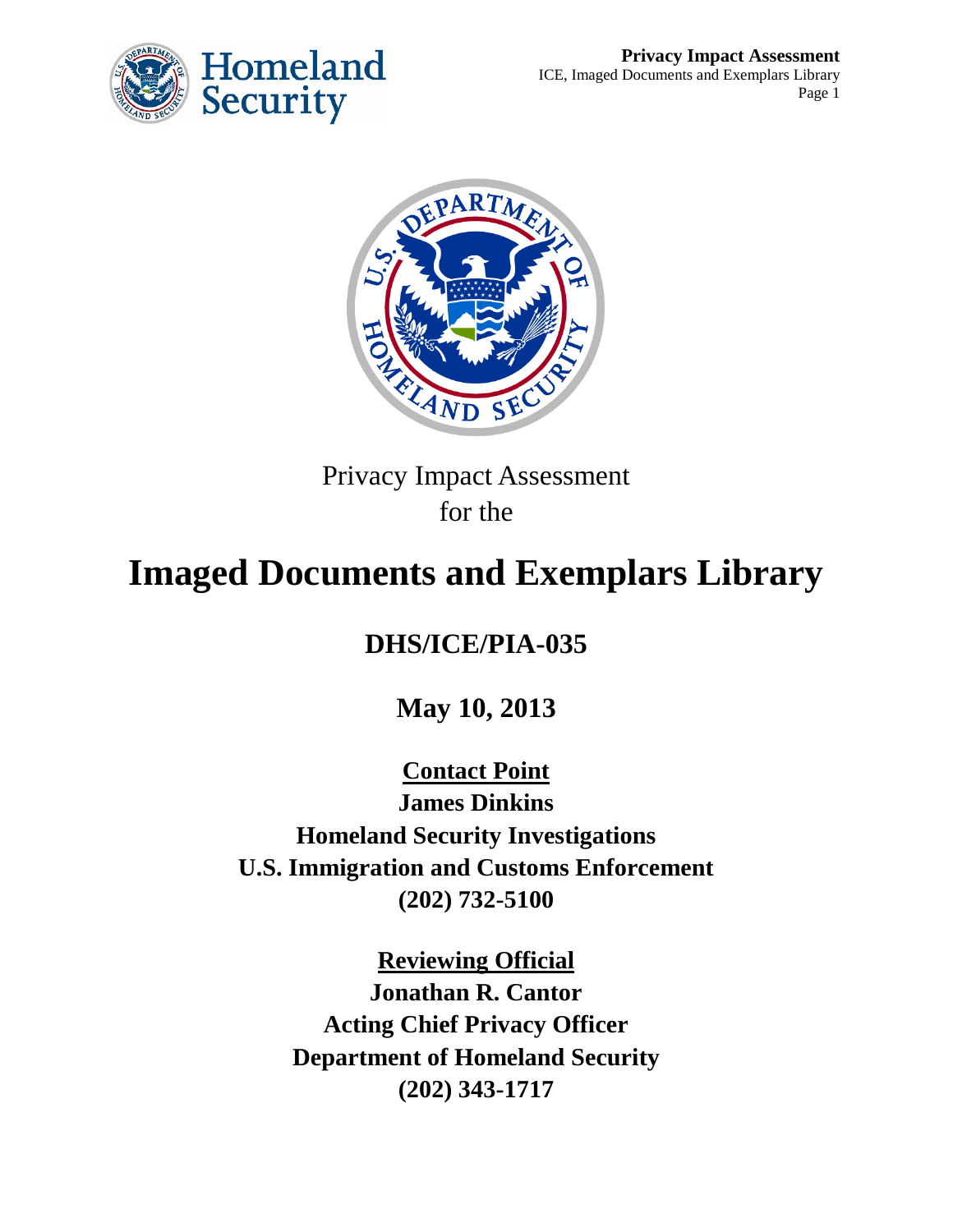

#### **Abstract**

The U.S. Immigration and Customs Enforcement (ICE) Homeland Security Investigations-Forensic Laboratory (HSI-FL) owns and operates the Imaged Documents and Exemplars Library (IDEAL), a centralized repository of images of and document characteristics from travel and identity documents, as well as reference materials concerning attempts to counterfeit or tamper with those documents. IDEAL is used to support the HSI-FL's mission to conduct forensic document analysis in support of law enforcement investigations and activities by the U.S. Department of Homeland Security (DHS) and other agencies. IDEAL assists HSI-FL employees in locating, verifying, and storing documents in the HSI-FL Library. ICE conducted this Privacy Impact Assessment (PIA) because personally identifiable information (PII) of individuals is often captured in the images and other records maintained in IDEAL.

#### **Overview**

The HSI-FL is an accredited crime laboratory located within ICE's Office of Homeland Security Investigations (HSI) that provides a broad range of forensic, intelligence, and investigative support services for ICE, DHS, and many other U.S. and foreign law enforcement agencies. Created in 1978 under the U.S. Department of Justice, Immigration and Naturalization Service, the HSI-FL became part of DHS on March 1, 2003, as part of the federal government's response to the 9/11 attacks. The HSI-FL specializes in the scientific authentication; forensic examination; research, analysis, and training related to travel and identity documents; latent and patent finger and palm prints; and audio and video files in support of law enforcement investigations and activities by DHS and other agencies. To facilitate forensic examinations and for use in forensic document training, research, and analysis, the HSI-FL maintains case files, a case management system, an electronic library of travel and identity documents (IDEAL), and a hard copy library referred to as the HSI-FL Library.

As a crime laboratory specializing in the forensic examinations and research of travel and identity documents, the HSI-FL attempts to determine the authenticity, authorship, and any actual or potential alterations of travel and identity documents. Examinations of such documents submitted by DHS and other U.S. and foreign law enforcement agencies and international organizations normally begin with a physical (naked eye, tactile) inspection and proceed to microscopic, instrumental, and comparative examinations, as necessary and appropriate. Depending on the document type, these examinations also may require the expert analyses of handwriting, hand printing, typewriting, printing processes, papers, inks, and stamp impressions. HSI-FL examinations are predominantly performed on documents used to establish identity or facilitate travel, such as passports, visas, identification cards, and border crossing cards,<sup>[1](#page-1-0)</sup> but can be performed on virtually any document, including envelopes, handwritten documents, letters, vital records, and typewritten documents. DHS and other federal, state, and international government agencies or organizations, such as the United Nations, may submit requests to HSI-FL for

<span id="page-1-0"></span> $<sup>1</sup>$  The HSI-FL may also perform examinations on fingerprints or virtually any other kind of document, including</sup> envelopes, handwritten documents, letters, vital records, and typewritten documents. The HSI-FL does not use IDEAL to track or store fingerprints or these other types of documents.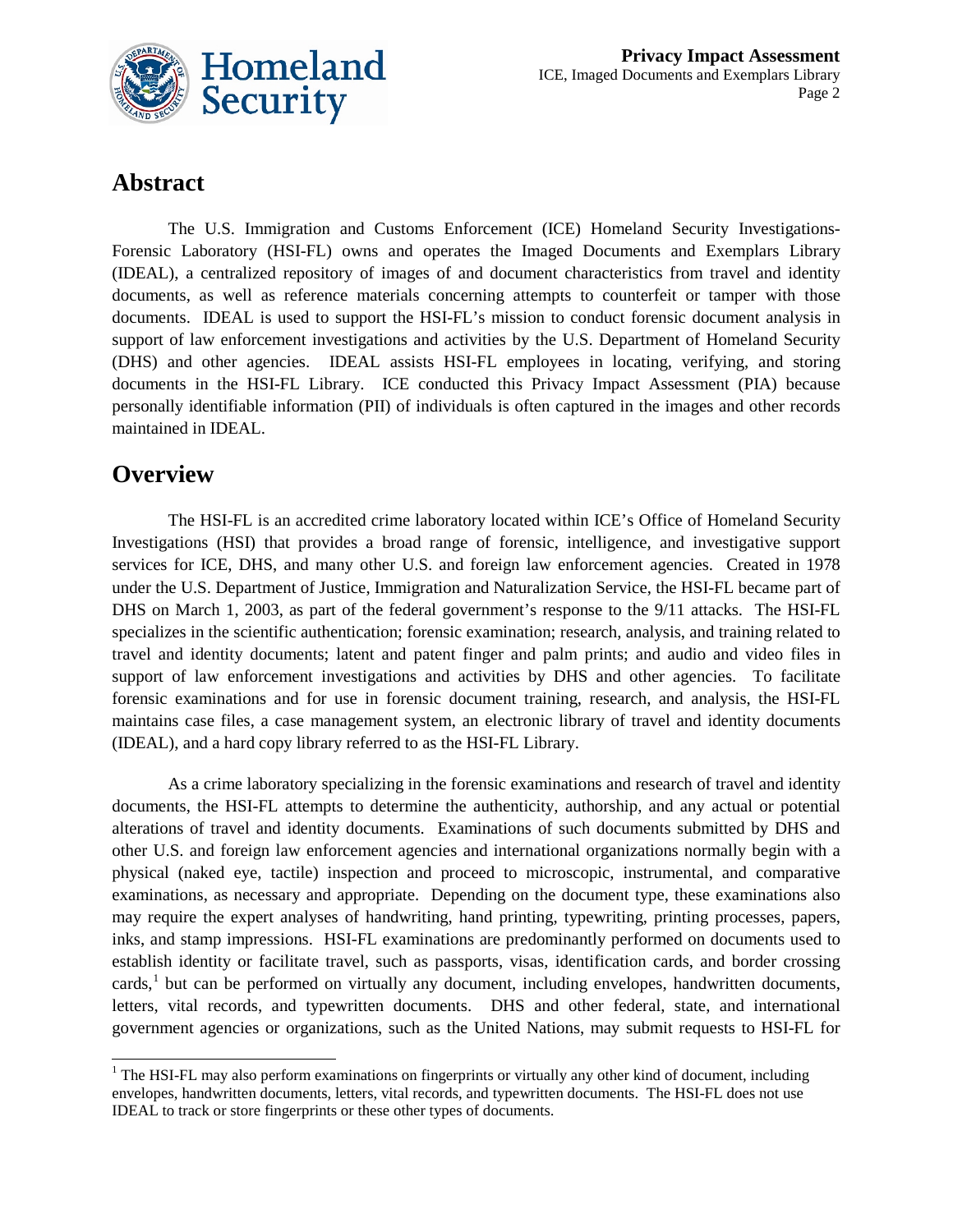

document authentication. In response, the HSI-FL may conduct an analysis and share the results of forensic examinations within DHS and externally with other government agencies and international organizations in the course of law enforcement investigations and for admission into evidence in judicial proceedings.

#### *HSI-FL Library and IDEAL*

The IDEAL database and the HSI-FL Library contain two categories of records: (1) travel and identity documents (hereafter, "documents") and (2) reference materials used to help in the forensic analysis of travel and identity documents. The HSI-FL maintains the documents and reference materials in both hard copy and electronic format for use in comparative forensic examination and fraudulent document training, research, and analysis. The hard copies are maintained in the HSI-FL Library while the electronic copies are stored in IDEAL.

IDEAL contains electronic images and document characteristics for all documents and reference materials stored in the HSI-FL Library and allows HSI-FL employees to access these electronic images and document characteristics from their own workstations. Further, IDEAL provides inventory control of the hard copy material in the HSI-FL Library, which includes the support of "checking out" hard copy documents and reference materials in the HSI-FL Library by HSI-FL employees. Thus, IDEAL is the electronic counterpart to the HSI-FL Library and also serves as the "card catalogue" for the HSI-FL Library, and assists HSI-FL employees in locating, verifying, and storing documents in the HSI-FL Library. IDEAL does not serve as a case management system for the HSI-FL and none of the results of HSI-FL examinations are stored in IDEAL.

IDEAL indexes and assigns to all documents added to the HSI-FL Library an IDEAL identification number (IDEAL ID Number) and bar code, thus providing a standard identification and tracking mechanism and permitting indexing. The IDEAL ID Number is system-generated and allows documents to be quickly located in IDEAL. The bar code number links the images maintained in IDEAL to hardcopies maintained in the HSI-FL Library.

The HSI-FL collects and maintains genuine, altered, and counterfeit documents in hard copy format from international organizations, government agencies, and law enforcement organizations from across the United States and around the world to research methods of document production and authenticate questionable documents through comparative forensic examinations. These travel and identity documents include documents such as passports, identification cards, birth certificates, stamps, visas, and any other document that can be used to establish nationality or identity from any country including the United States.

From these same sources, the HSI-FL also collects information that helps with the identification of potential counterfeit characteristics, potential fraud, security features, and other information valuable to forensic analysis (hereafter, "reference materials"). HSI-FL employees also make use of reference materials issued by the United States and other nations that contain useful information such as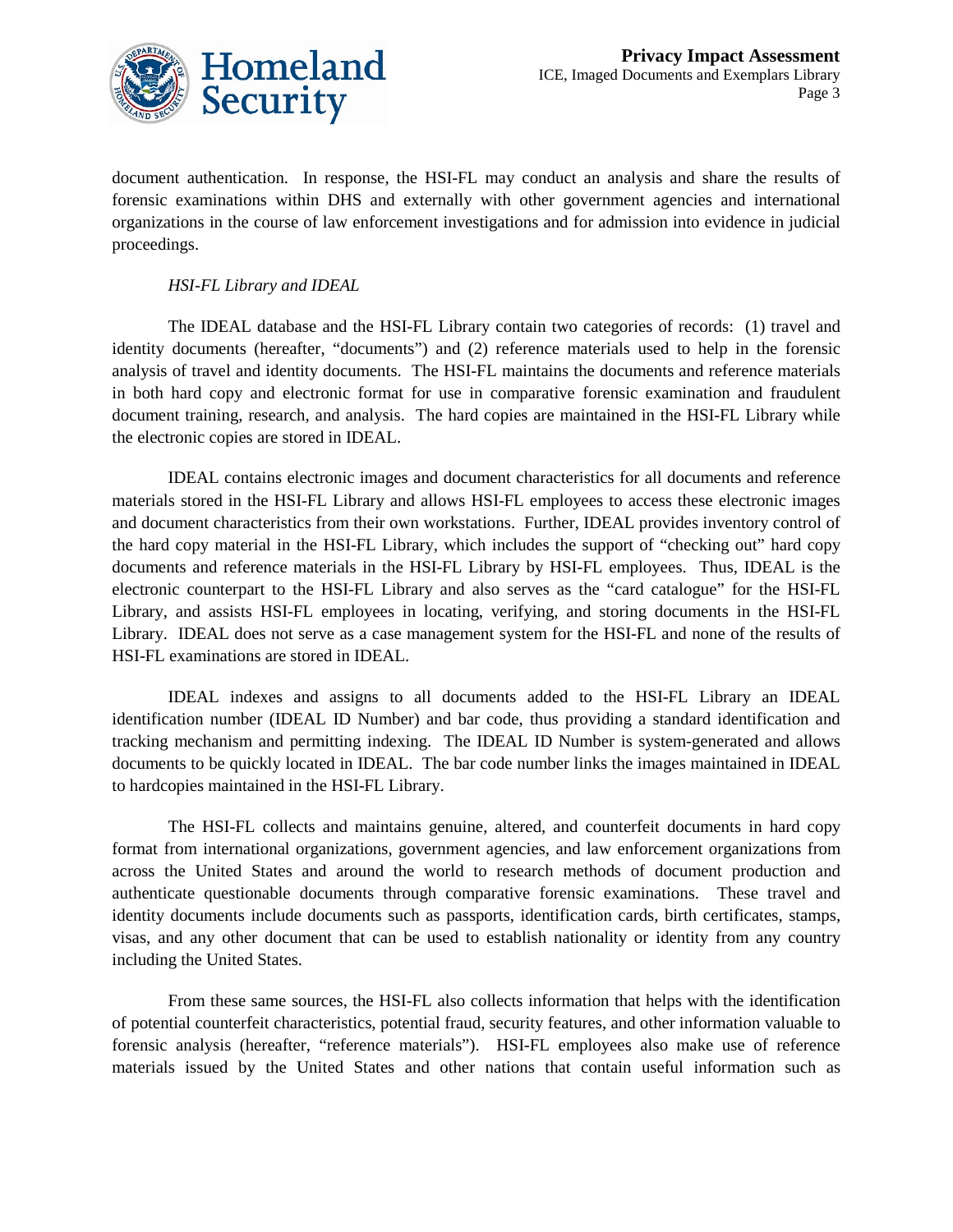

descriptions of security features of travel and identity documents, or information concerning attempts to counterfeit or alter such documents.

Document characteristics are manually entered into IDEAL to catalogue, track, and facilitate searching for documents and reference materials. Depending on the particular document, the document characteristics entered into IDEAL may include the document type, document number (e.g., passport number, driver's license number, state identification number), country of origin, region, authenticity of the document, information regarding the location and availability of the hard copy document in the HSI-FL Library, and a short description of the document.<sup>[2](#page-3-0)</sup> Further, Social Security Numbers (SSN) are not directly entered into IDEAL; instead, the serial number on the back of the document is entered into the system. With the exception of document numbers, PII is neither manually entered into IDEAL nor searchable. In addition to manually entered information, the document is scanned into IDEAL capturing and storing additional information, including PII. The PII stored on the images is view only and may not be searched or used in any other manner in IDEAL.

#### *Types of Documents Maintained by IDEAL*

The HSI-FL divides the documents in IDEAL and the HSI-FL Library into five different categories: (1) genuine standard documents; (2) verified documents; (3) unverified documents; (4) counterfeit documents; and (5) altered documents.

The first category, *genuine standard documents,* is comprised of documents never used in circulation and officially submitted to the HSI-FL by a valid issuing authority or other officially recognized domestic or foreign agency. Valid issuing authorities produce genuine standard documents as samples of particular travel and identity documents (e.g., passports) and include all of the same characteristics and security features of that document. Genuine standard documents are usually issued under an obviously fictitious name, such as "Happy Traveler," to ensure they are easily identified as samples. Genuine standard documents do not contain the PII of actual individuals; however, they may contain photographs of individuals who have consented for their images to be used and distributed on these sample documents. The HSI-FL uses genuine standard documents during forensic analysis to authenticate other travel and identity documents purporting to have been issued by the same issuing authority. This authentication is used to support law enforcement investigations in response to government agency inquiries from the United States and around the world and judicial proceedings.<sup>[3](#page-3-1)</sup>

The remaining four categories of documents are provided to the HSI-FL by the valid issuing authority of a domestic or foreign agency, or from other sources including international organizations; DHS; the U.S. Department of State (DOS); and other federal, state, and foreign government agencies and law enforcement organizations. These four categories of documents may be directly provided for inclusion in the HSI-FL Library or may be initially provided for other purposes such as forensic

<span id="page-3-0"></span><sup>&</sup>lt;sup>2</sup> Certain documents contained in IDEAL, such as images of admission stamps, do not contain document numbers. These documents will not have a document number entered into IDEAL.

<span id="page-3-1"></span><sup>&</sup>lt;sup>3</sup> For example, government agency inquiries could include a U.S. Citizenship and Immigration Services request for the authentication of a travel and identity document prior to granting immigration benefits.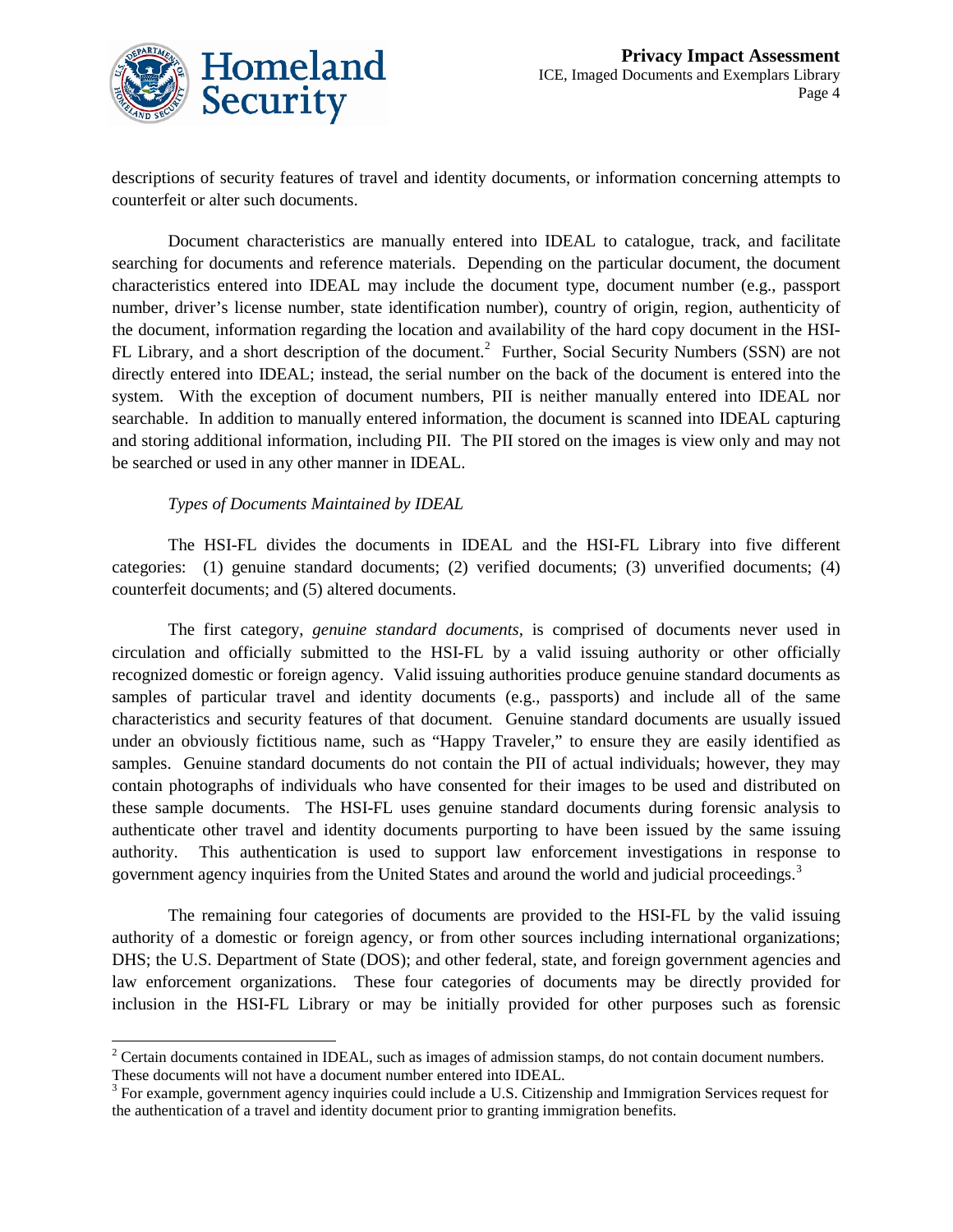

examination and then retained by the HSI-FL, with the submitting agency's permission, after the examination is complete. The HSI-FL determines whether to include specific documents in the HSI-FL Library based upon the HSI-FL Library's need for that document, particularly whether the HSI-FL Library currently has a document of that type already in the HSI-FL Library. These categories of documents may contain the PII of individuals.

- *Verified documents* are those documents found to conform to comparable genuine travel and identity documents. These documents are provided to the HSI-FL by international organizations, government agencies, and law enforcement organizations from across the United States and around the world. These documents may be provided by other government agencies as authentic documents or as documents of unknown authenticity that the HSI-FL later authenticates during forensic analysis. As verified documents are authentic travel and identity documents, they contain the PII of the individuals to whom they were issued.
- *Unverified documents* are those that the HSI-FL has analyzed and has not conclusively determined are verified, counterfeit, or altered. These are often documents that were used in circulation by individuals. As these documents are believed to be travel and identity documents used in circulation, they may contain the PII of individuals to whom they were issued.
- *Counterfeit documents* are those that the HSI-FL has determined through forensic analysis are not authentic documents issued by a foreign or domestic governmental issuing authority. Counterfeit documents include: (a) documents created to imitate authentic documents from legitimate issuing authorities; (b) documents created when the purported issuing authority does not issue a document of that particular type; and (c) documents created where the purported issuing authority does not exist. Counterfeit documents may contain the PII of real individuals or fictitious identities created by the counterfeiter.
- *Altered documents* are documents that were originally authentic documents issued by a foreign or domestic governmental issuing authority that have been changed in an unauthorized manner. Altered documents may contain the PII of real individuals or false identities created by the person who altered the document.

#### *Reference Materials Maintained by IDEAL*

In addition to the documents, the HSI-FL stores *reference materials* obtained from the United States and other nations in both the HSI-FL Library and IDEAL. Reference materials include formal communications issued by domestic and foreign government agencies to highlight potential counterfeit characteristics, fraud, security features, and other information valuable to the forensic analysis of travel and identity documents, and to assist authorities in better identifying fraudulent documents. Reference materials also include more informal communications received from these agencies, such as emails, for the same purposes. Reference materials are intended to provide information useful in identifying fraudulent documents for law enforcement, immigration, border, and forensic personnel, and not to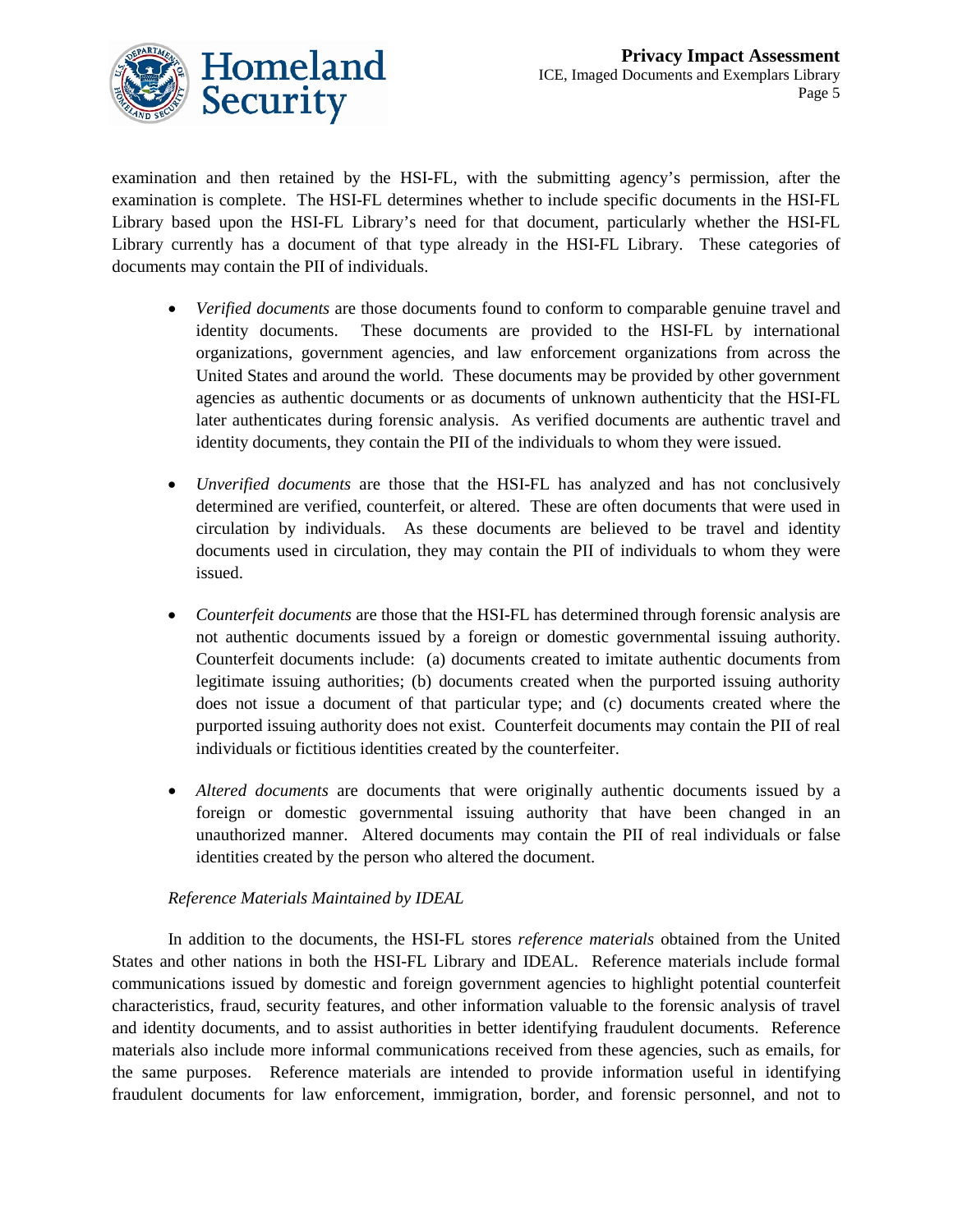

disseminate information about particular individuals or groups known or suspected of engaging in document fraud. Reference materials, however, may contain PII incidentally because they display images of counterfeit or altered documents for illustrative, educational, and forensic purposes. Reference materials are categorized in IDEAL according to the category of the document they address. For example, reference materials from a government or law enforcement organization describing a common feature of a counterfeit document will be classified as a counterfeit reference material. Reference materials addressing verified documents are classified as verified reference materials.

When the HSI-FL receives a genuine standard document, it always includes it in the HSI-FL Library and in IDEAL. When the HSI-FL receives a document for potential inclusion in the HSI-FL Library that is not a genuine standard document, it is first reviewed to determine whether it should be retained in the HSI-FL Library, returned to the source of the document, or destroyed. The HSI-FL's decision to include a document in the HSI-FL Library is made based upon the need for that particular kind of document within the HSI-FL Library. For example, a fraudulent document, such as an altered passport, could be used for training of outside agency personnel on how to recognize altered passports. The HSI-FL employee making this determination uses IDEAL to establish whether the HSI-FL Library already contains that type of document and/or a genuine standard document to compare it to in order to verify its authenticity.<sup>[4](#page-5-0)</sup>

Documents added to the HSI-FL Library are considered unverified until forensically examined. The HSI-FL manually scans the document into IDEAL, and relevant PII and other identifying information are recorded in IDEAL. The HSI-FL then categorizes the documents in IDEAL as verified, altered, counterfeit, or unverified. After the scanning and entry of information, the HSI-FL sends the documents through quality control, indexing, and index verification to ensure an accurate image of the document and information regarding the document is represented in IDEAL. Reference materials are scanned and entered into IDEAL in the same manner as documents.

Documents and reference materials may be located in IDEAL by searching for the IDEAL ID number or the unique bar code and also through searches of other identifying information. For example, IDEAL may be searched by country of origin to locate all documents and reference materials in the HSI-FL Library for a specific country. IDEAL may also be searched by the document number, which includes passport numbers, driver's license numbers, state identification numbers, alien registration numbers, etc.

#### *Use of IDEAL Outside of DHS*

Certain designated users at the DOS have read-only access to IDEAL. This read-only access allows certain designated DOS employees to search and view travel and identity documents and reference materials in IDEAL. These documents and materials may contain the PII of actual individuals. This information is used by the DOS for its reference and use in support of its mission. This use includes supporting the processing of petitions or applications for benefits under the Immigration and Nationality

<span id="page-5-0"></span><sup>&</sup>lt;sup>4</sup> Whereas IDEAL is used as a reference tool, daily forensic casework is tracked in a separate system called the Laboratory Information Management System.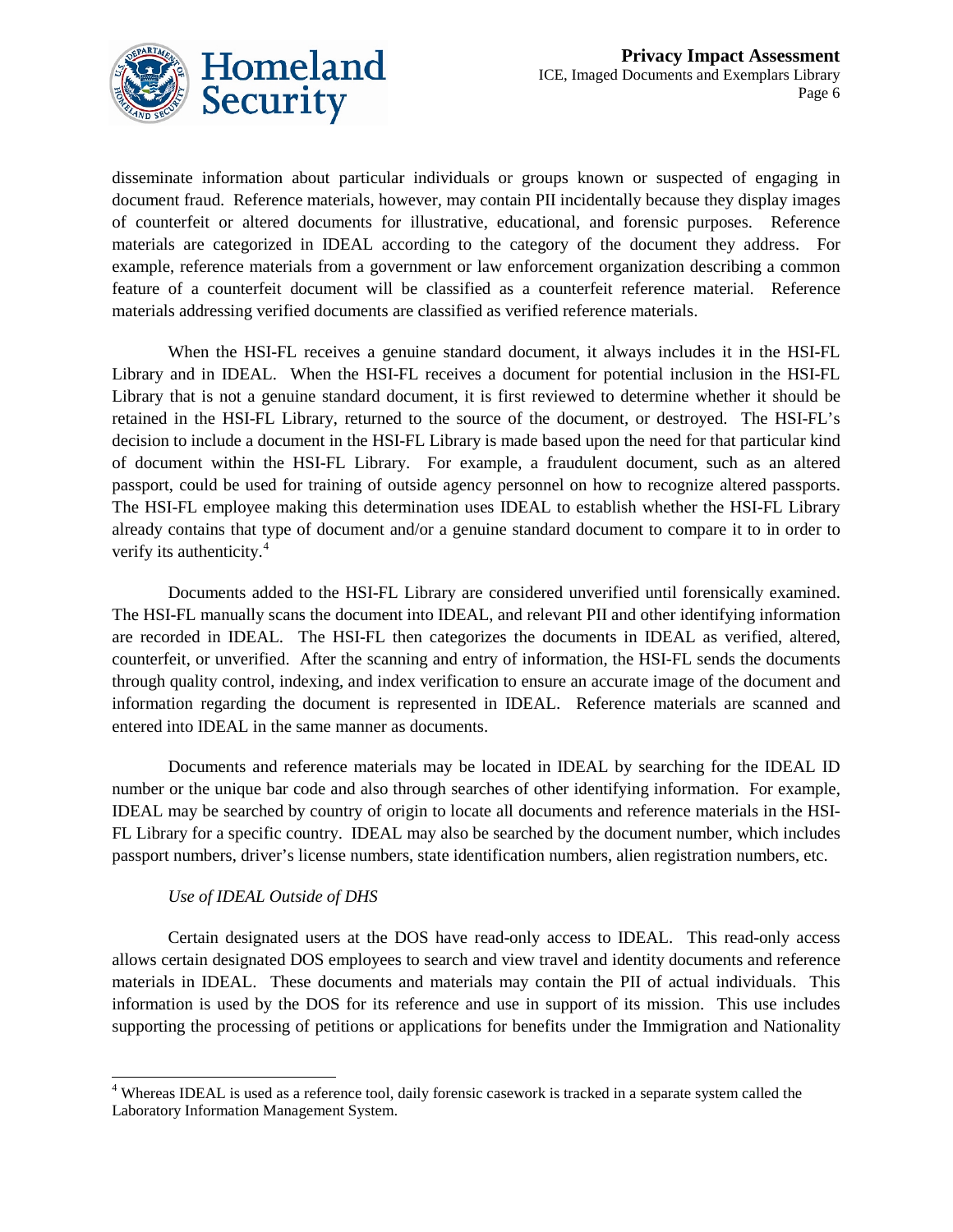

Act, and other immigration and nationality laws including treaties and reciprocal agreements. Authorized users from the DOS are the only non-DHS users with direct access to IDEAL.

In addition to the routine sharing with the DOS, the HSI-FL does respond to inquiries from, and perform forensic examinations for, foreign and domestic government and law enforcement agencies. In these circumstances, on a case-by-case basis, hard copy and electronic copies of documents and reference materials from IDEAL may be shared. However, in such cases, ICE pixilates (obscures) all PII, as well as images, contained in the documents and reference materials prior to sharing. Information in IDEAL, hard copy documents, and reference materials may also be used for training and educational uses. However, similar to the inquiries from foreign and domestic government and law enforcement agencies, no PII is shared other than images of individuals who have provided their consent. These individuals are those on genuine standard documents that do not contain the PII of actual individuals; however, they may contain photographs of individuals who have consented for their images to be used and distributed on these sample documents.

# **Section 1.0 Authorities and Other Requirements**

#### **1.1 What specific legal authorities and/or agreements permit and define the collection of information by the project in question?**

ICE has broad authority to investigate crimes involving the use of false travel or identification documents. Typically, such illegal documents are used to gain entry into the United States and/or to obtain a benefit. Accordingly, the HSI-FL conducts analysis on a variety of documents used for these illicit purposes. Documents may include, but are not limited to, counterfeit or altered passports, visas, birth certificates, permanent resident cards, marriage certificates, divorce decrees, and death certificates. The HSI-FL examinations and analysis support the enforcement of the following criminal statutes:

- 18 U.S.C. § 496 Counterfeit writings related to customs duties;
- 18 U.S.C. § 911 False claim of U.S. citizenship;
- 18 U.S.C. § 1001 False statements or entries;
- 18 U.S.C. § 1028 Fraud and related activity in connection with identity documents;
- 18 U.S.C. § 1425 Procurement of citizenship or naturalization unlawfully;
- 18 U.S.C. § 1426 Reproduction of naturalization or citizenship papers;
- 18 U.S.C. § 1427 Sale of naturalization or citizenship papers;
- 18 U.S.C. § 1541 Issuance without authority;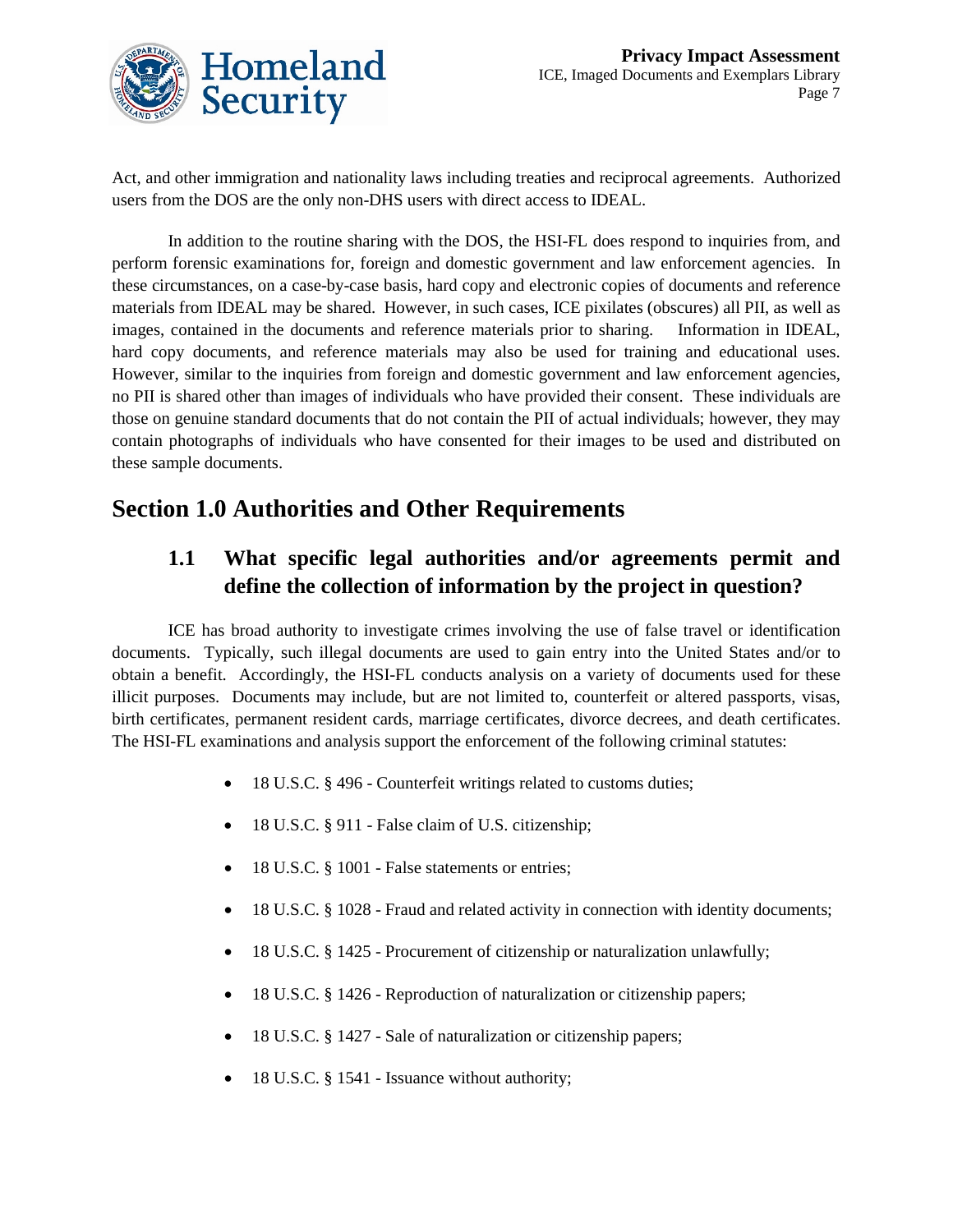

- 18 U.S.C. § 1543 Forgery or false use of a passport; and
- 18 U.S.C. § 1546 Fraud and misuse of visas, permits, and other documents.

#### **1.2 What Privacy Act System of Records Notice(s) (SORN(s)) apply to the information?**

The DHS/ICE-014 Homeland Security Investigations Forensic Laboratory System of Records Notice, published concurrently with this PIA, applies to the information maintained in IDEAL.

#### **1.3 Has a system security plan been completed for the information system(s) supporting the project?**

A Security Authorization was approved for the system on August 27, 2010.

#### **1.4 Does a records retention schedule approved by the National Archives and Records Administration (NARA) exist?**

No. NARA determined the records maintained in IDEAL do not need to be scheduled because they are reference materials and therefore are not federal records under the Federal Records Act.

## **1.5 If the information is covered by the Paperwork Reduction Act (PRA), provide the OMB Control number and the agency number for the collection. If there are multiple forms, include a list in an appendix.**

This system does not conduct information collections from the public and therefore it is not subject to the requirements of the Paperwork Reduction Act.

#### **Section 2.0 Characterization of the Information**

The following questions are intended to define the scope of the information requested and/or collected, as well as reasons for its collection.

## **2.1 Identify the information the project collects, uses, disseminates, or maintains.**

IDEAL contains electronic images and identifying information for all documents and reference materials stored in the HSI-FL Library. All documents added to the HSI-FL Library are indexed and assigned an automatically generated IDEAL ID Number and a separate bar code number, providing a standard identification and tracking mechanism and permitting indexing. Document characteristics are entered into IDEAL to catalogue, track, and facilitate searching. Depending on the particular document, the document characteristics entered into specific fields in IDEAL may include country of origin, region,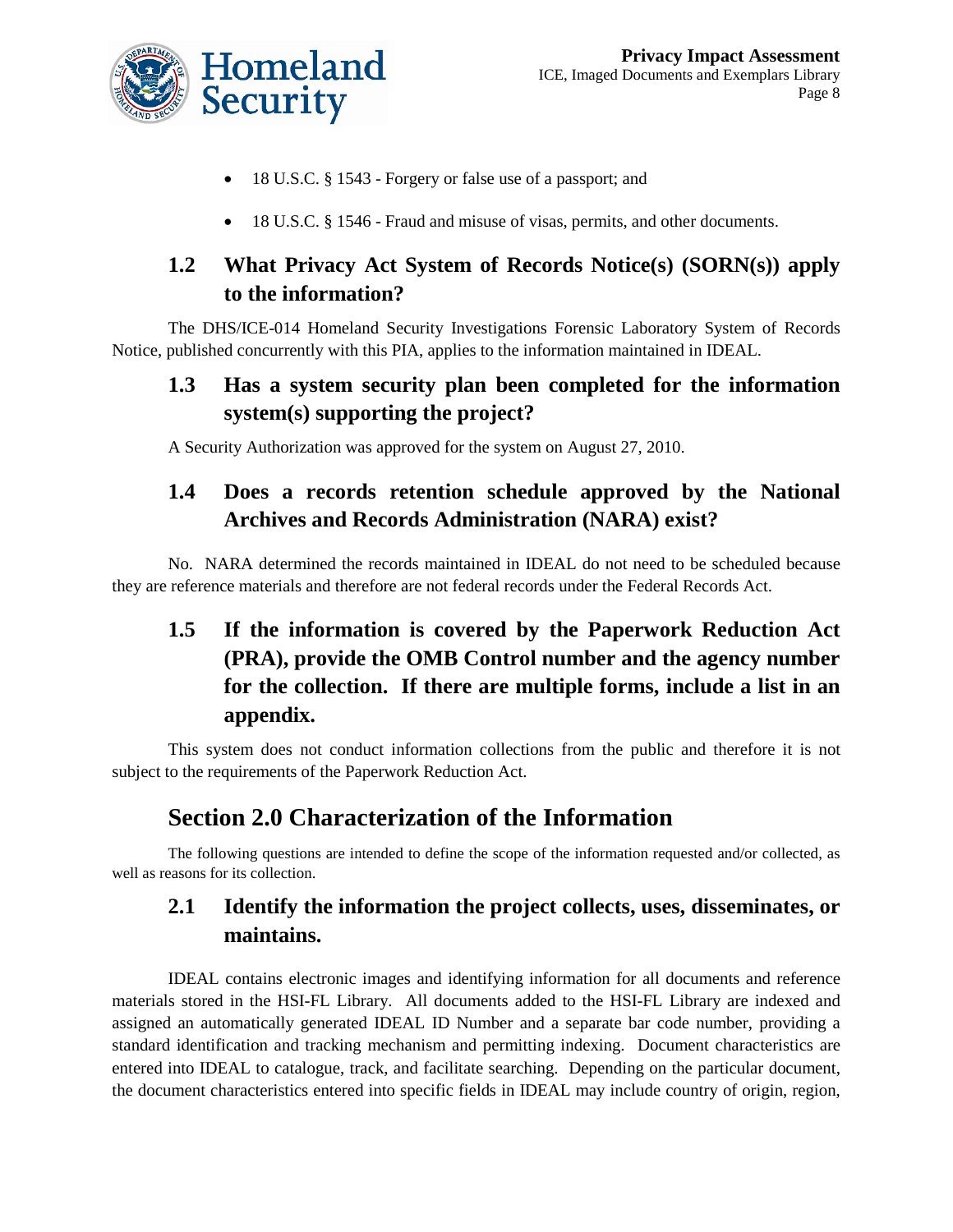

document type, document numbers (e.g., passport number, driver's license number, state identification number), authenticity of the document, information regarding the location and availability of the hard copy document in the HSI-FL Library, and a short description of the document. With the exception of document numbers, PII is neither manually entered into IDEAL nor searchable. Further, SSNs are not directly entered into IDEAL; instead, the serial number on the back of the document is entered into the system. Names and dates of birth are also not directly entered into IDEAL as they are not necessary to catalogue, track, or search for a document.

While SSNs, names, and dates of birth are not specifically entered into IDEAL, they are captured in IDEAL as images of documents scanned and stored in IDEAL. However, the text appearing on the stored images may only be viewed and is not searchable.

In addition to the documents, the HSI-FL stores reference materials in the HSI-FL Library and IDEAL. Similar to documents, reference materials added to the HSI-FL Library are indexed and assigned an IDEAL ID Number and a separate bar code number by IDEAL, providing a standard identification and tracking mechanism and permitting indexing. In addition, certain identifying information may be entered to catalogue, track, and facilitate searching. Depending on the particular reference material, this information may include the country, region, and authenticity of the related document. Reference materials are categorized in IDEAL according to the category of document they address. For example, reference materials describing a common feature of a counterfeit document will be classified as a counterfeit reference material. In addition, as reference materials can contain images of counterfeit or altered documents, and can be used for illustrative, educational, and forensic purposes, they may contain PII.

Reference materials may be issued by governments to highlight potential counterfeit characteristics, fraud, security features, and other information valuable to the forensic analysis of travel and identity documents, and to assist authorities in better identifying fraudulent documents. Reference materials also include more informal information provided by the United States and foreign governments for the same purposes. Generally, reference materials do not focus on particular individuals who are known or suspected to be engaging in document fraud.

#### **2.2 What are the sources of the information and how is the information collected for the project?**

The DOS, and other federal, state, and foreign government agencies, law enforcement organizations, and international organizations provide documents and reference materials to the HSI-FL for potential inclusion in the HSI-FL Library. Documents are mailed or physically delivered to the HSI-FL for inclusion in the HSI-FL Library and IDEAL. As discussed in the overview, documents are categorized as genuine standard, verified, unverified, altered, or counterfeit documents. Genuine standard documents are documents that have never been used in circulation and were officially submitted to the HSI-FL by a valid issuing authority or other officially recognized authority of a foreign country, U.S. federal government, or U.S. state.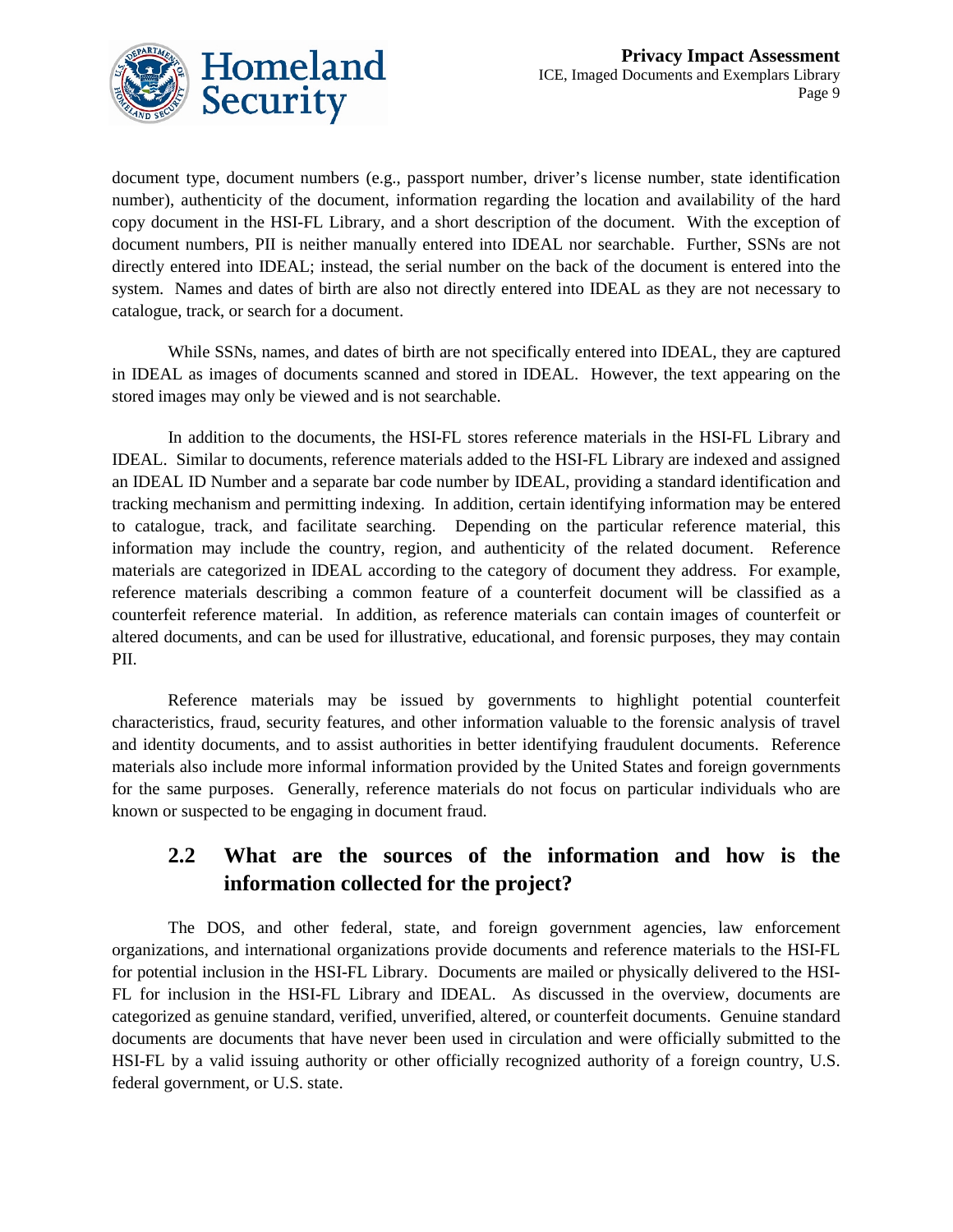

The four remaining categories of documents - verified, unverified, altered, and counterfeit - are obtained from various sources including government agencies and law enforcement organizations in the United States and abroad, and international organizations. Through their international contacts with foreign governments, the DOS provides the HSI-FL with the great majority of these documents. In addition, documents may be incorporated into IDEAL, with the permission of the submitting agency, after they were obtained during law enforcement actions. For example, counterfeit and altered documents may be seized during shipment through the U.S. mail. Following their use by law enforcement and any resulting judicial proceedings, the documents may be provided to the HSI-FL for potential inclusion in the HSI-FL Library. Finally, U.S. states may provide drivers' licenses and other forms of identification for potential inclusion in the HSI-FL Library.

Reference materials are obtained from the same sources providing documents including United States and foreign government agencies and law enforcement organizations. Like documents, the majority of reference materials are also obtained from the DOS. These materials are mailed, emailed, or physically delivered to the HSI-FL for inclusion in the HSI-FL Library and IDEAL.

#### **2.3 Does the project use information from commercial sources or publicly available data? If so, explain why and how this information is used.**

IDEAL is an internal law enforcement system and does not use information from public or commercial sources.

#### **2.4 Discuss how accuracy of the data is ensured.**

All documents and reference materials added to the HSI-FL Library and IDEAL are indexed and assigned an automatically generated IDEAL ID Number and a separate bar code number, providing a standard identification and tracking mechanism and permitting indexing. The bar code is also physically attached to the documents and reference materials themselves whenever possible; when not possible the bar code is attached to their protecting sleeve.

Following this initial inclusion in IDEAL, HSI-FL supervisors review the document or reference material for accuracy and approve the document or reference material for use within IDEAL. IDEAL automatically records information reflecting employee interaction with documents and reference materials in IDEAL including their viewing, editing, deleting, indexing, and printing of information contained in the system. This information is audited by the IDEAL System Administrator.

#### **2.5 Privacy Impact Analysis: Related to Characterization of the Information**

**Privacy Risk:** IDEAL could present a risk of the over-collection of PII.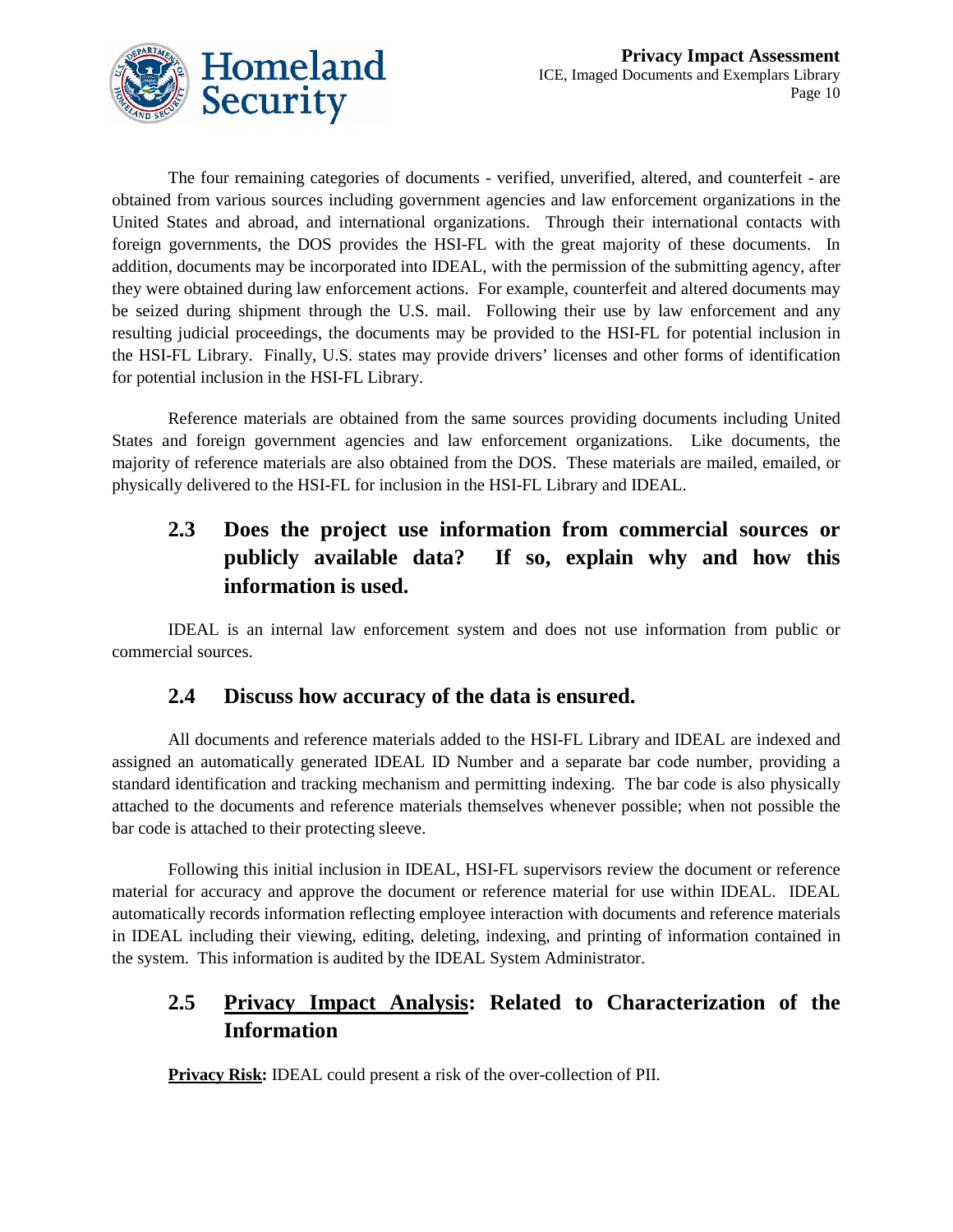

**Mitigation:** ICE only collects information in IDEAL necessary to support the HSI-FL's mission to conduct forensic document analysis in support of law enforcement investigations and activities by DHS and other agencies. Additionally, the SSNs maintained in IDEAL are not directly entered into IDEAL. Further, names and dates of birth are also not directly entered into IDEAL as they are not necessary to catalogue, track, or search for a document. While PII such as SSNs, names, and dates of birth are not specifically entered into IDEAL, they are captured in IDEAL as images of documents are scanned and stored in IDEAL. However, the PII stored on the images is view only and may not be searched or used in any other manner in IDEAL.

#### **Section 3.0 Uses of the Information**

The following questions require a clear description of the project's use of information.

#### **3.1 Describe how and why the project uses the information.**

IDEAL provides an index and inventory control of all documents and reference materials catalogued in the HSI-FL Library. IDEAL does not serve as a case management system for the HSI-FL and none of the results of the HSI-FL examinations are stored in IDEAL. IDEAL allows HSI-FL personnel to quickly access electronic images of documents and reference materials to assist in analysis of travel and identity documents submitted for analysis, and to provide inventory control of the hard copy material in the HSI-FL Library, which includes the support of "checking out" hard copy documents and reference materials by HSI-FL employees. Documents and reference materials may be located in IDEAL by searching for the IDEAL ID Number, a unique bar code, and also through searches of other identifying information. For example, IDEAL may be searched by country of origin to locate all documents and reference materials in the HSI-FL Library for a specific country. IDEAL may also be searched by the document number, which includes passport numbers, driver's license numbers, state identification numbers, alien registration numbers, etc.

Documents checked out from the HSI-FL Library using IDEAL may then be physically inspected and examined by an HSI-FL employee to assist with the examinations of documents submitted to the HSI-FL for forensic examinations. The HSI-FL performs forensic examinations to respond to requests for document authentication from DHS and other federal, state, and international government agencies. During such examinations, HSI-FL employees use documents maintained in the HSI-FL Library of the type of document being examined to help determine its authenticity. HSI-FL employees also make use of reference materials from the United States and other nations containing useful information such as descriptions of security features of travel and identity documents, attempts to counterfeit or alter such documents, and other general information regarding documents. Results from these examinations assist DHS and other government agencies with the authentication of documents and may be used in the course of law enforcement investigations, immigration benefit determinations, and could be admitted into evidence in judicial proceedings. As noted above, none of the results of the HSI-FL examinations are stored in IDEAL. It merely assists HSI-FL employees in locating, verifying, and storing documents in the HSI-FL Library. IDEAL does not serve as a case management system for the HSI-FL.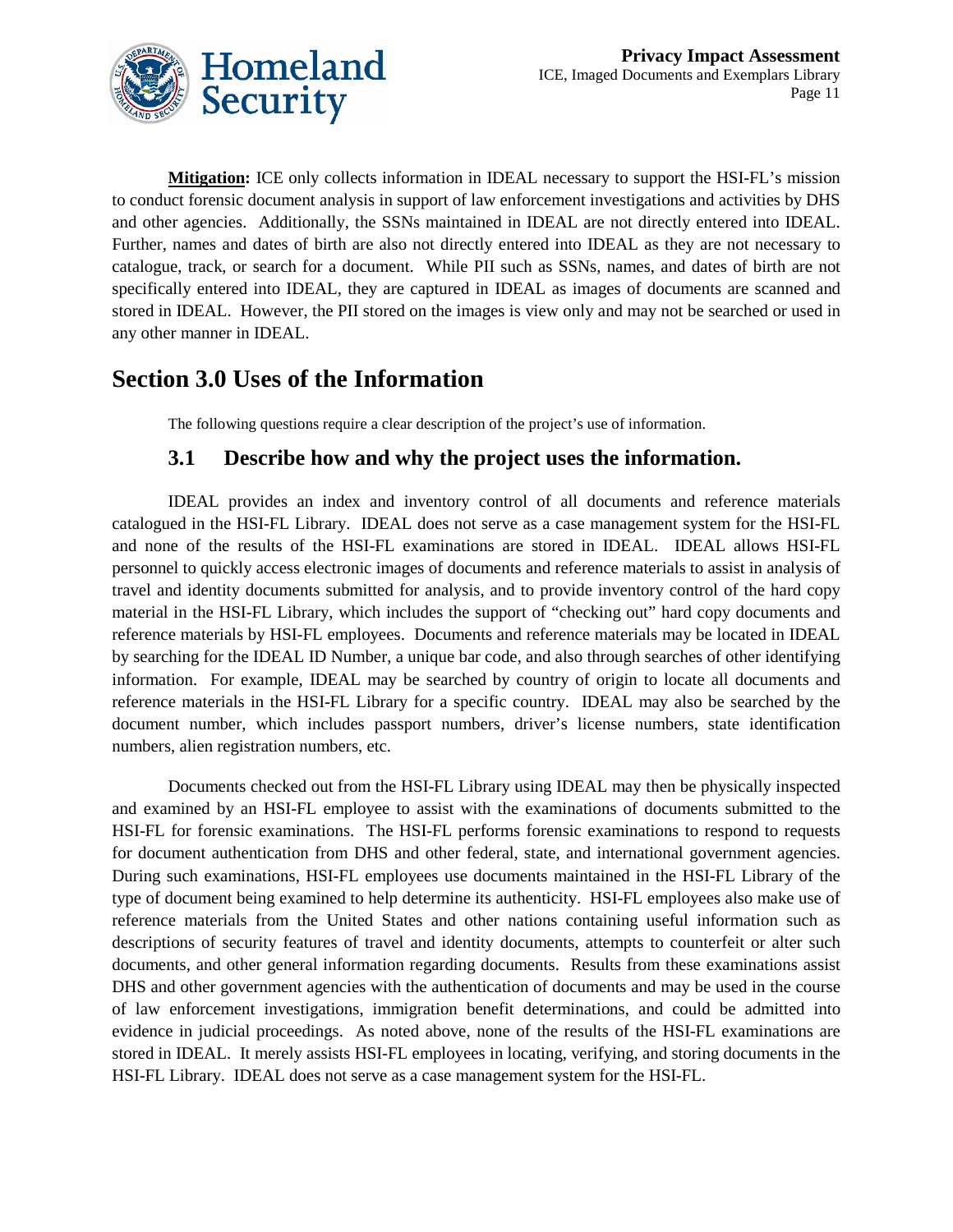

# **3.2 Does the project use technology to conduct electronic searches, queries, or analyses in an electronic database to discover or locate a predictive pattern or an anomaly? If so, state how DHS plans to use such results.**

IDEAL does not use technology to conduct electronic searches, queries, or analyses in an electronic database to discover or locate a predictive pattern or an anomaly.

#### **3.3 Are there other components with assigned roles and responsibilities within the system?**

Yes, certain designated users at U.S. Customs and Border Protection (CBP), U.S. Citizenship and Immigration Services (USCIS), and U.S. Secret Service (USSS) have read-only user access to IDEAL. This read-only access allows certain designated CBP, USCIS, and USSS employees to search and view travel and identity documents and reference materials in IDEAL. These documents and materials may contain the PII of actual individuals. This information is used by CBP, USCIS, and USSS to assist with their validation of travel and identity documents. USCIS will review documents and reference materials in IDEAL to assist in determining immigration benefits and deterring fraud. This review will assist with the validation of documents submitted to USCIS and identify the need for further review by the HSI-FL. CBP will use IDEAL in law enforcement investigations and in assisting with validation of documents at U.S. border crossings and ports of entry. USSS will explore IDEAL for information on document security features and collaborative ways of sharing information between the components.

#### **3.4 Privacy Impact Analysis: Related to the Uses of Information**

**Privacy Risk:** There is a privacy risk of unauthorized access to the information maintained in IDEAL.

**Mitigation:** To mitigate this risk, IDEAL employs appropriate role-based access controls so only authorized users have access to the system. The access roles are assigned by the IDEAL System Administrator, who ensures users are only granted access to information necessary to perform their official duties. Only System Administrators can access and change all fields in the database. IDEAL users must read and acknowledge the HSI-FL Rules of Behavior before gaining access to IDEAL. All database users complete annual agency mandated privacy and security training, which stresses the importance of appropriate and authorized use of personal data in government systems.

**Privacy Risk:** There is a privacy risk that the documents stored and maintained within IDEAL may be used for a purpose inconsistent with ICE's law enforcement mission.

**Mitigation:** All uses listed above are compatible with the original purpose for which the information was collected, namely to serve as a reference for verification and validation of travel and identity documents. In addition, all external sharing is compatible with the original purpose for which the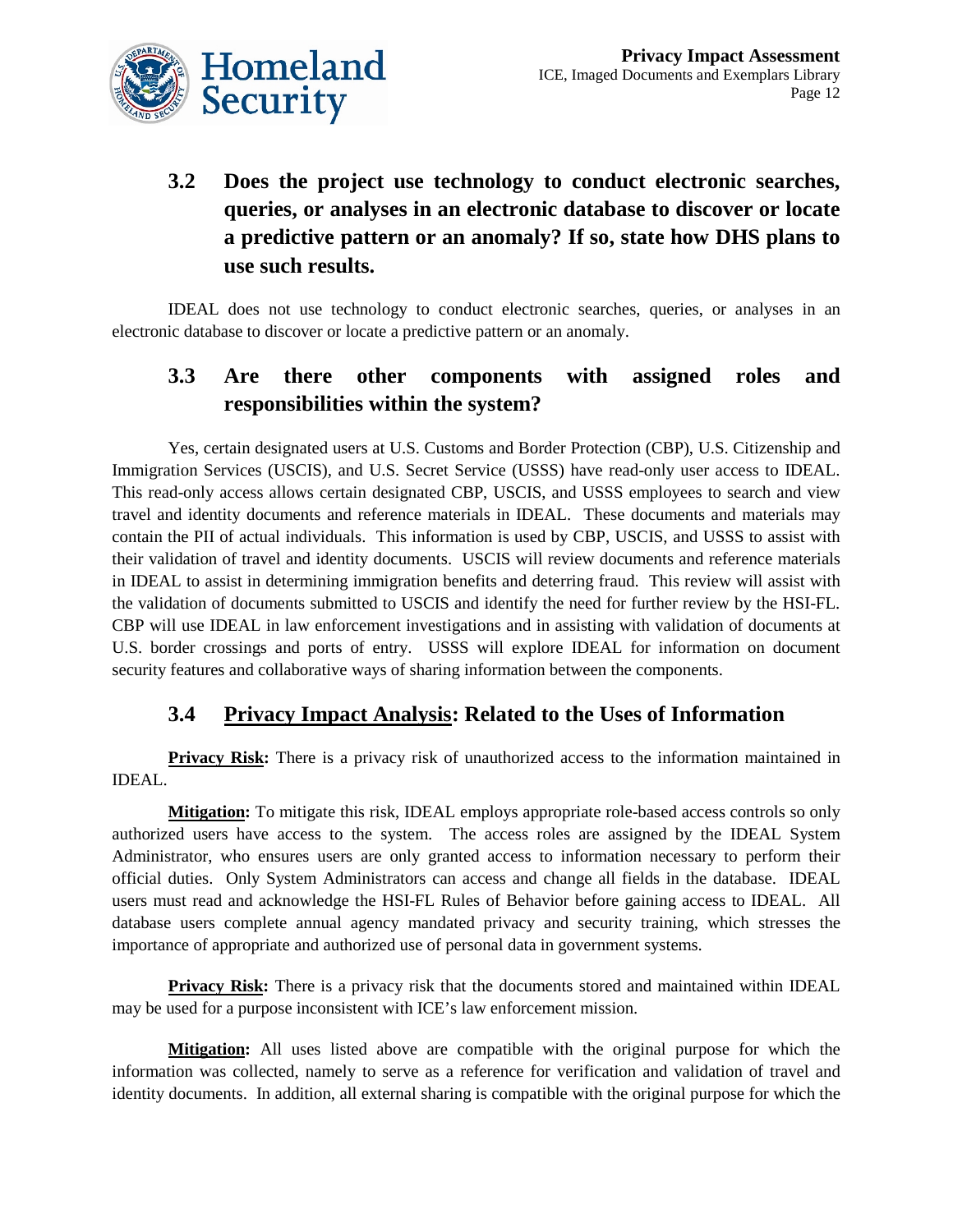

information was collected and falls within the scope of the published routine uses defined in the SORN identified in Question 1.2.

# **Section 4.0 Notice**

The following questions seek information about the project's notice to the individual about the information collected, the right to consent to uses of said information, and the right to decline to provide information.

### **4.1 How does the project provide individuals notice prior to the collection of information? If notice is not provided, explain why not.**

As IDEAL is not a primary information collection system, notice is not provided to individuals prior to IDEAL's collection of information. The HSI-FL obtains these documents and reference materials from domestic and foreign government agencies and law enforcement organizations and international organizations. IDEAL does not obtain documents and reference materials directly from individuals. As noted above, one category of documents, *genuine standard documents*, are produced by valid issuing authorities as samples of particular travel and identity documents (e.g., passports) and include all of the same characteristics and security features of that document. Genuine standard documents are usually issued under an obviously fictitious name, such as "Happy Traveler," to ensure they are easily identified as samples. Genuine standard documents do not contain the PII of actual individuals; however, they may contain photographs of individuals who have consented for their images to be used and distributed on these sample documents. General notice is provided by this PIA as well as the publication of the SORN identified in Question 1.2.

#### **4.2 What opportunities are available for individuals to consent to uses, decline to provide information, or opt out of the project?**

Since information in IDEAL is primarily received from other sources, individuals do not have the option to consent to particular uses of their information once transmitted to IDEAL.

#### **4.3 Privacy Impact Analysis: Related to Notice**

**Privacy Risk:** There is a risk that individuals are not aware of the existence of IDEAL and the data it collects and maintains.

**Mitigation:** This PIA serves as public notice of the existence of IDEAL and the data it collects and maintains. Additional notice is also provided by the publication of the SORN identified in Question 1.2.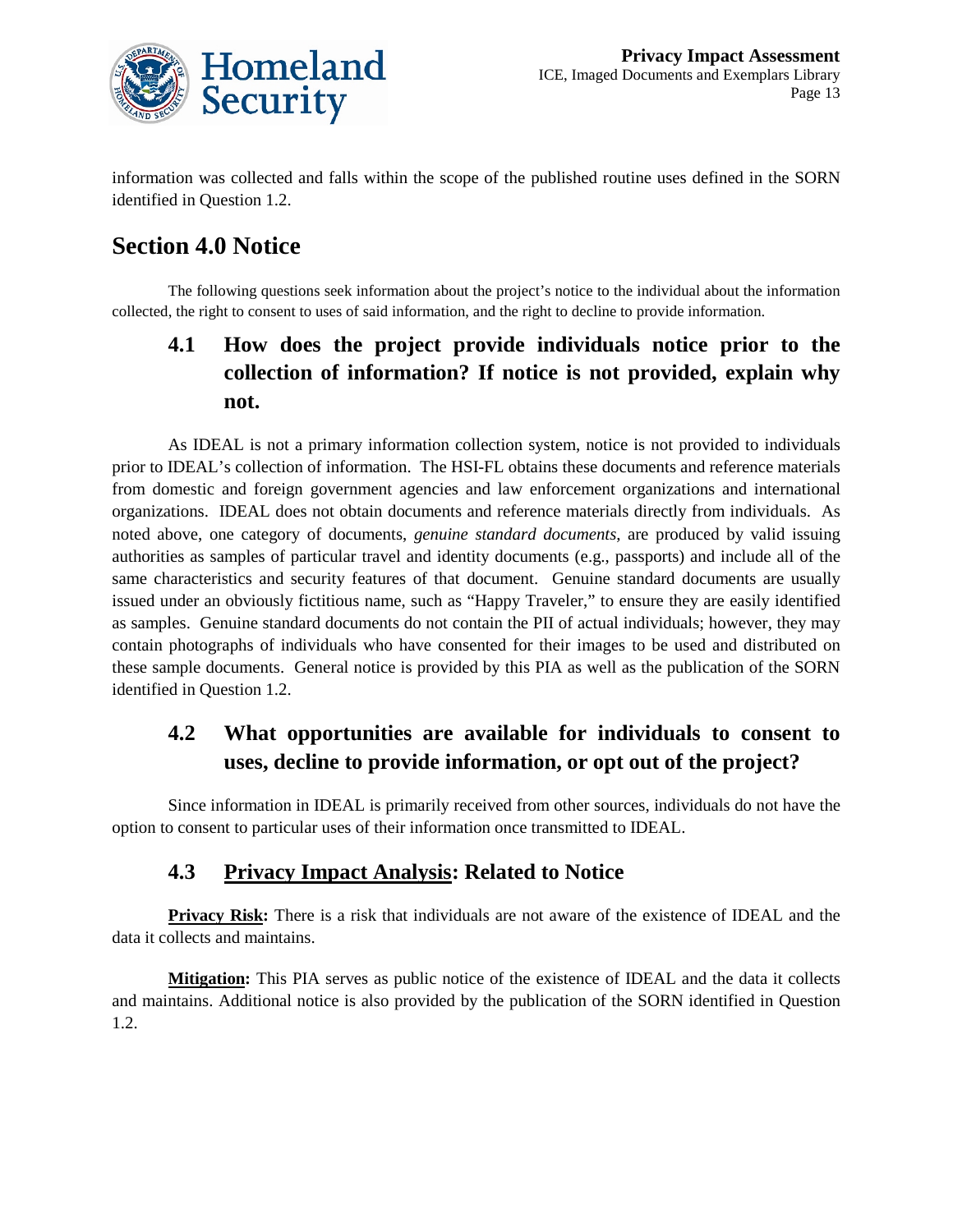

# **Section 5.0 Data Retention by the project**

The following questions are intended to outline how long the project retains the information after the initial collection.

#### **5.1 Explain how long and for what reason the information is retained.**

The HSI-FL Library is unique within the federal government and remains the premier resource for the scientific authentication, research, and analysis of travel and identity documents and issues. Documents and reference materials may be directly provided for inclusion in the HSI-FL Library or may be initially provided for other purposes such as forensic examination and then retained by the HSI-FL, with the submitting agency's permission, after the examination is complete. The HSI-FL determines whether to include specific documents in the HSI-FL Library based upon the HSI-FL Library's need for that document, particularly whether the HSI-FL Library currently has a document of that type already in the HSI-FL Library. NARA determined the records maintained in IDEAL do not need to be scheduled because they are reference materials and therefore are not federal records under the Federal Records Act. Thus, all documents and reference materials are maintained in the HSI-FL Library until the HSI-FL Unit Chief determines their retention is no longer necessary. As the electronic record of all information in the HSI-FL Library, information entered into IDEAL is also retained until the HSI-FL Unit Chief determines their retention is no longer necessary.

#### **5.2 Privacy Impact Analysis: Related to Retention**

**Privacy Risk:** There is a privacy risk that information will be retained for longer than necessary to accomplish the purpose for which the information was originally collected.

**Mitigation:** The HSI-FL Library is unique within the federal government and remains the premier resource for the scientific authentication, research, and analysis of travel and identity documents and issues. As IDEAL contains electronic images and document characteristics for all documents and reference materials stored in the HSI-FL Library rather than documents maintained for specific cases as part of a case management system, there is a reduced risk to the individual that the information retained for long periods of time will be taken out of context.

#### **Section 6.0 Information Sharing**

The following questions are intended to describe the scope of the project information sharing external to the Department. External sharing encompasses sharing with other federal, state and local government, and private sector entities.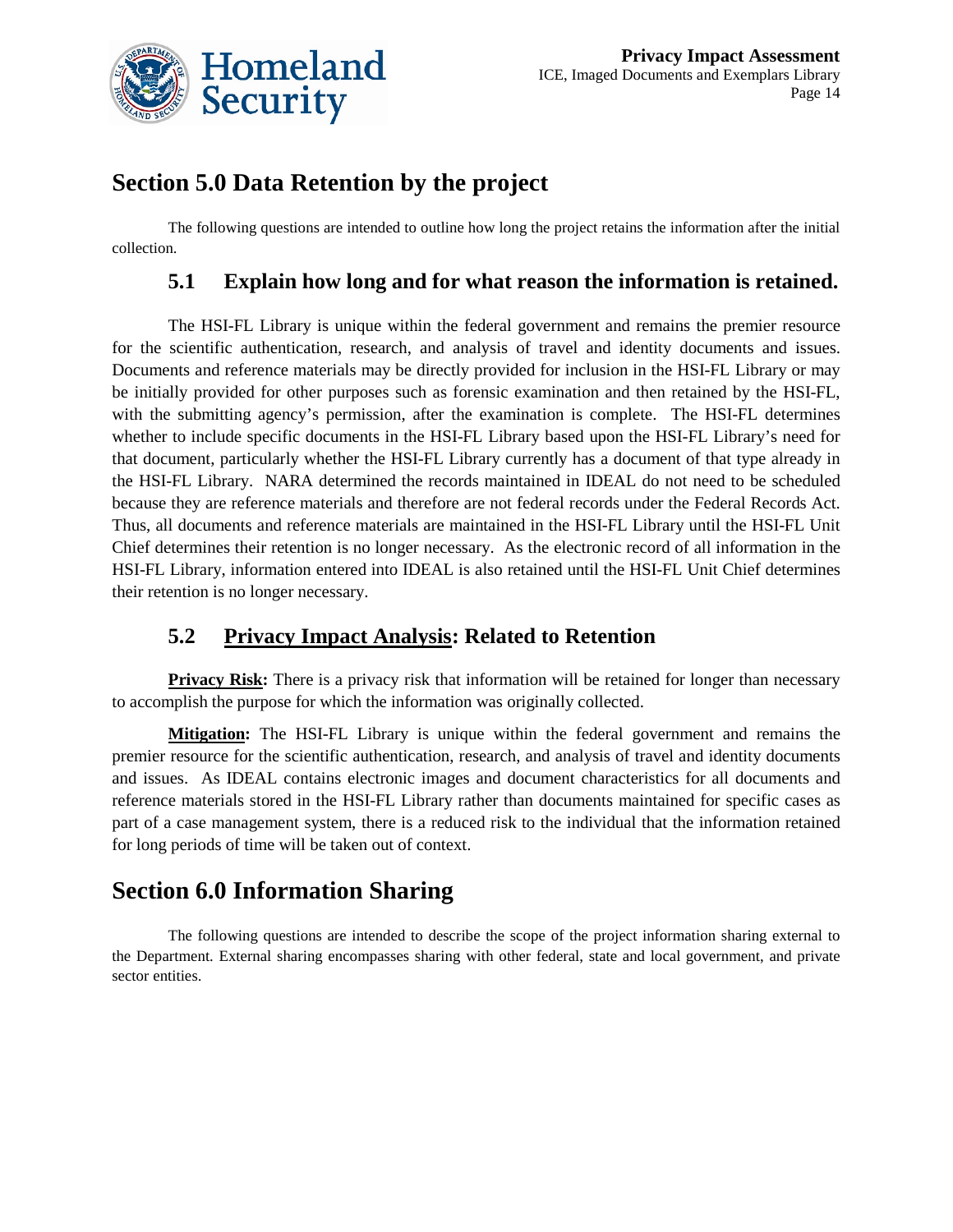

# **6.1 Is information shared outside of DHS as part of the normal agency operations? If so, identify the organization(s) and how the information is accessed and how it is to be used.**

Information in IDEAL is shared with the DOS. Certain designated employees in the DOS are provided with read-only user access to IDEAL. This allows certain designated DOS employees to search and view travel and identity documents and reference materials in IDEAL to assist with their validation of travel and identity documents. These documents and materials may contain the PII of actual individuals.

In addition, the HSI-FL responds to inquiries from and performs forensic examinations for foreign and domestic government and law enforcement agencies. With regard to forensic examinations, external government and law enforcement agencies submit documents for examination. The HSI-FL examines the documents and returns the documents only to the submitting agency. Accordingly, the same information submitted is returned and no additional PII is added. The results from the requested forensic examination, including a written explanation of the HSI-FL employee's findings are provided to the requesting agency. In these circumstances, on a case-by-case basis, hard copy and electronic copies of documents and reference materials from IDEAL may be shared. ICE pixilates (obscures) all PII, as well as images, contained in the documents and reference materials prior to sharing.

Finally, information in IDEAL and hard copy documents and reference materials may also be used for training and educational uses. However, similar to the inquiries from foreign and domestic government and law enforcement agencies, no PII is shared other than images of individuals who have provided their consent.

#### **6.2 Describe how the external sharing noted in 6.1 is compatible with the SORN noted in 1.2.**

The sharing described above is compatible with the original purpose for which the information was collected, namely to serve as a reference for verification and validation of travel and identity documents. All external sharing falls within the scope of the published routine uses defined in the SORN identified in Question 1.2.

#### **6.3 Does the project place limitations on re-dissemination?**

Yes. Information shared with the DOS may not be re-disseminated without the prior consent of the HSI-FL. As noted above, the results from a requested forensic examination, including a written explanation of the HSI-FL employee's findings are provided to the requesting agency. In these circumstances, on a case by case basis, hard copy and electronic copies of documents and reference materials from IDEAL may be shared. The information provided by the HSI-FL does not contain PII but, in addition, may not be re-disseminated without the HSI-FL's prior consent.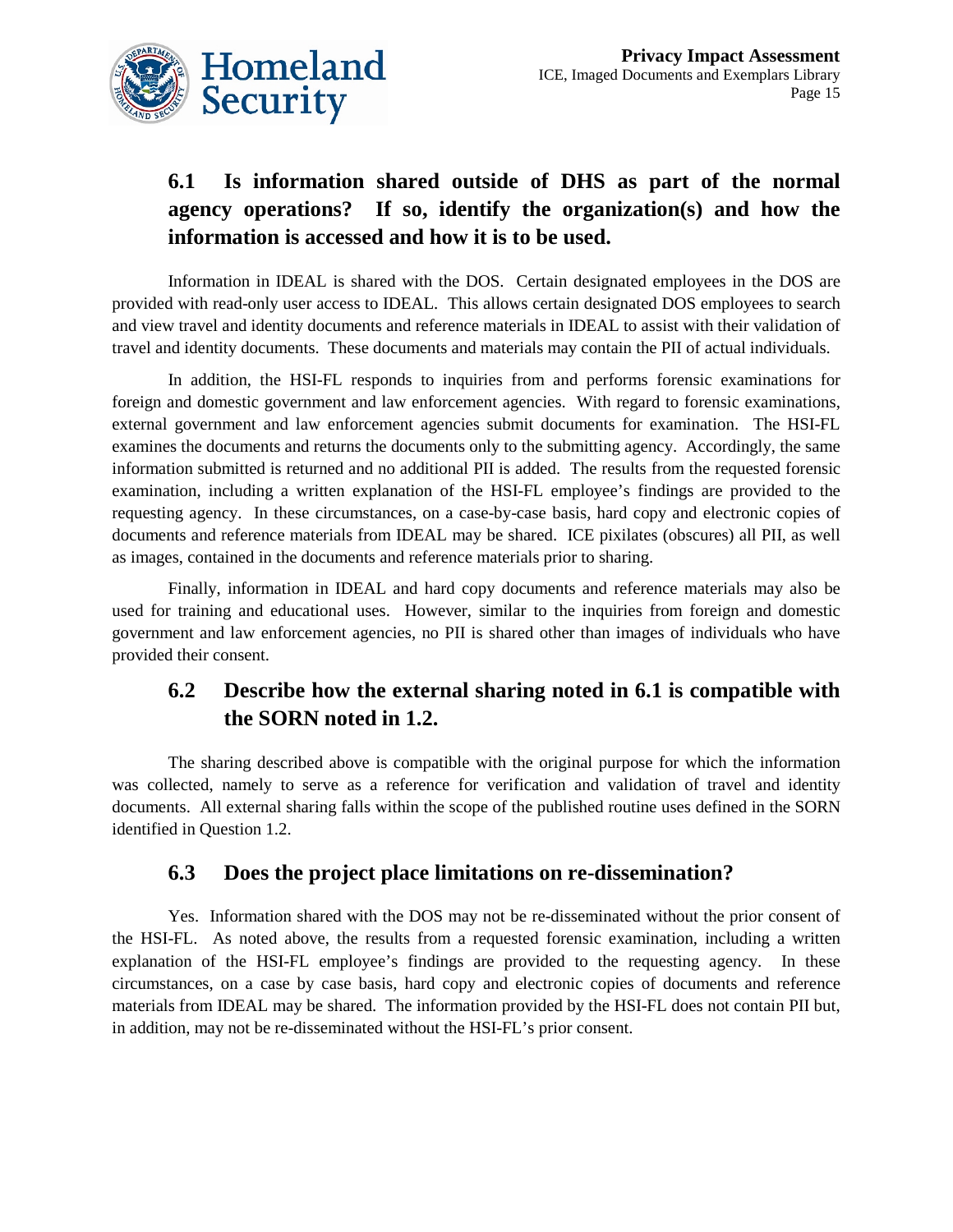

#### **6.4 Describe how the project maintains a record of any disclosures outside of the Department.**

The DOS has read-only access to information in IDEAL. Their access to records is tracked by event logs in IDEAL, is reviewed by the System Administrator, and may be audited. When an outside agency requests a copy of a document within IDEAL the request is manually logged and also entered into IDEAL. Results are sent via email or in hard copy to the requesting official.

#### **6.5 Privacy Impact Analysis: Related to Information Sharing**

**Privacy Risk:** The privacy risk associated with this external sharing is the possible improper dissemination or compromise of information maintained in IDEAL.

**Mitigation:** The privacy risk is minimal. PII in IDEAL is shared with the DOS. Certain designated employees in the DOS are provided with read-only access to IDEAL. This read-only access allows certain designated DOS employees to search and view travel and identity documents and reference materials in IDEAL to assist with their validation of travel and identity documents. For any sharing of information contained in IDEAL with other domestic or foreign government or law enforcement agencies HSI-FL first pixilates any PII or images of individuals prior to sharing. Finally, information received from outside law enforcement agencies for forensic examination is only returned to the submitting agency. Accordingly, the same information submitted is returned and no additional PII is added.

# **Section 7.0 Redress**

The following questions seek information about processes in place for individuals to seek redress which may include access to records about themselves, ensuring the accuracy of the information collected about them, and/or filing complaints.

#### **7.1 What are the procedures that allow individuals to access their information?**

Individuals may request access to records about them in IDEAL by following the procedures outlined in the DHS/ICE–014 Homeland Security Investigations Forensic Laboratory System of Records Notice, published concurrently with this PIA. All or some of the requested information may be exempt from access pursuant to the Privacy Act in order to prevent harm to law enforcement investigations or interests.

In addition to the procedures above, individuals seeking notification of and access to any record contained in the ICE instance of IDEAL, or seeking to contest its content, may submit a request in writing to the ICE Freedom of Information Act (FOIA) Office. Please contact the ICE FOIA Office at (866) 633- 1182 or see the ICE FOIA Office's website for additional information (http://www.ice.gov/foia). If an individual believes more than one component maintains Privacy Act records concerning him or her, the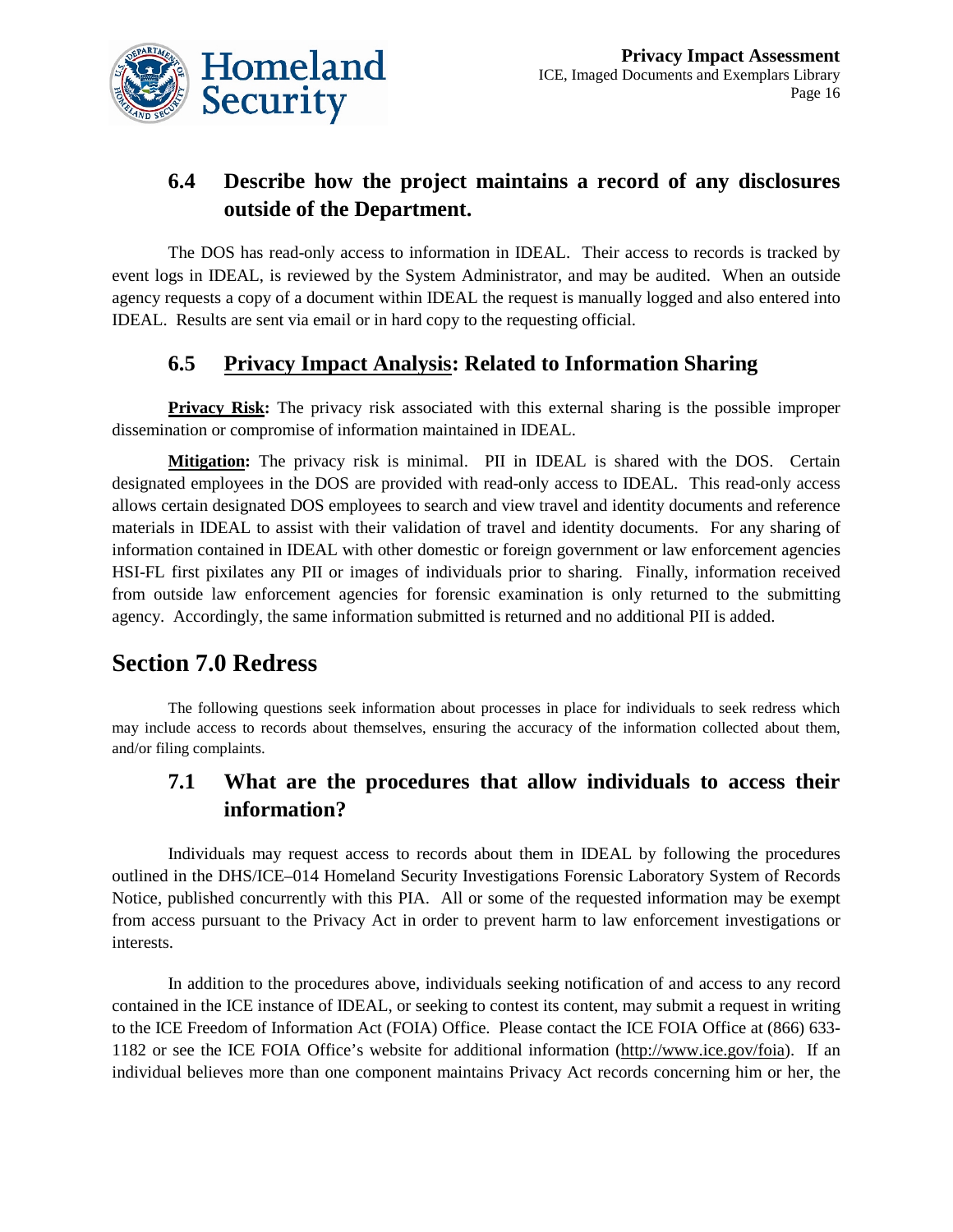

individual may submit the request to the Chief Privacy Officer, Department of Homeland Security, 245 Murray Drive, SW, Building 410, STOP-0550, Washington, DC 20528.

## **7.2 What procedures are in place to allow the subject individual to correct inaccurate or erroneous information?**

If individuals may obtain access to the information in IDEAL pursuant to the procedures outlined in the DHS/ICE-014 Homeland Security Investigations Forensic Laboratory System of Records Notice, published concurrently with this PIA, they may seek correction of any incorrect information in the system by submitting a request to correct the data. All or some of the requested information may be exempt from amendment pursuant to the Privacy Act in order to prevent harm to law enforcement investigations or interests. Amendment of the records could interfere with ongoing investigations and law enforcement activities and may impose an impossible administrative burden on investigative agencies.

Individuals seeking notification of and access to any record contained in IDEAL or the source system, or seeking to contest its content, may submit a request in writing to the component's FOIA Officer, whose contact information can be found at http://www.dhs.gov/foia under "contacts." If an individual believes more than one component maintains Privacy Act records concerning him or her the individual may submit the request to the Chief Privacy Officer, Department of Homeland Security, 245 Murray Drive, S.W., Building 410, STOP-0550, Washington, D.C. 20528.

# **7.3 How does the project notify individuals about the procedures for correcting their information?**

The procedure for submitting a request to correct information is outlined in the DHS/ICE-014 Homeland Security Investigations Forensic Laboratory System of Records Notice, published concurrently with this PIA, and in this PIA in Questions 7.1 and 7.2.

#### **7.4 Privacy Impact Analysis: Related to Redress**

**Privacy Risk:** There is a risk that individuals may not have access to information maintained about them in IDEAL or be able to correct their information.

**Mitigation:** Individuals can request access to information about them through the FOIA process and may also request that their information be corrected as described above.

# **Section 8.0 Auditing and Accountability**

The following questions are intended to describe technical and policy based safeguards and security measures.

**8.1 How does the project ensure that the information is used in accordance with stated practices in this PIA?**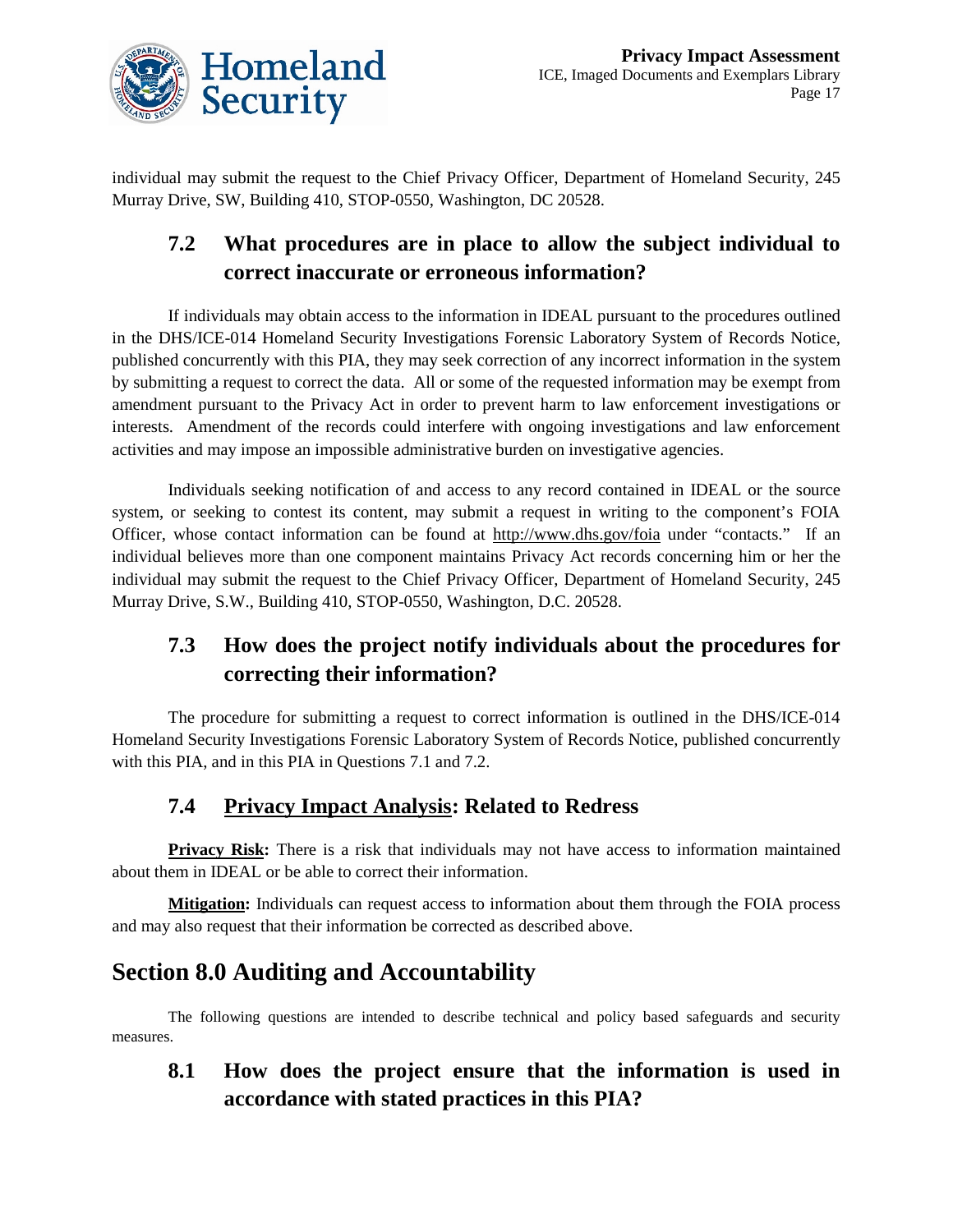

A physical inventory of documents contained in the library is conducted twice yearly. During these audits, the physical records are compared with the data entered into IDEAL. In addition, during these audits the system administrator performs reviews log-in and usage records.

The work product entered into IDEAL is continuously reviewed by HSI-FL supervisors. Event logs reflect which employees have accessed a particular document. The following actions below are recorded in the log file and are reviewed by the System Administrator: indexed documents, system search, barcode search, country search, and evidence searched and entered.

#### **8.2 Describe what privacy training is provided to users either generally or specifically relevant to the project.**

All ICE employees and contractors complete annual mandatory privacy and security training. Additionally, all users receive on-the-job training regarding the proper use of IDEAL.

## **8.3 What procedures are in place to determine which users may access the information and how does the project determine who has access?**

Direct access to IDEAL is strictly controlled by HSI-FL supervisors in cooperation with the system administrator. Direct access to IDEAL is limited to authorized HSI-FL personnel conducting official analysis of fingerprints and documents. The system restricts a user's data access and usage rights depending on their needs in IDEAL based upon their job responsibilities.

The System Administrator provides access to the IDEAL system for HSI-FL employees only when instructed to do so by the employee's first line supervisor. The following are the IDEAL user roles:

*Indexers* have privileges to scan, enter, search, view, and index documents and reference materials into IDEAL and affix the IDEAL-generated bar codes to the documents and reference materials for placement in the HSI-FL Library. During this process, Indexers also enter document characteristics into IDEAL to create the record of the document and/or reference material in IDEAL.

*General Users* have read-only access to IDEAL and can search and view documents and reference materials in IDEAL. In addition, they have the ability to use IDEAL to check-in/out documents and reference materials from the HSI-FL library.

*Non-ICE Users* DOS, CBP, USCIS, and USSS users granted access to IDEAL have read-only access to IDEAL and can search and view documents and reference materials in IDEAL.

*System Administrator* has privileges to create accounts, change user roles, change and update system configurations, and perform other general administrative work for the system.